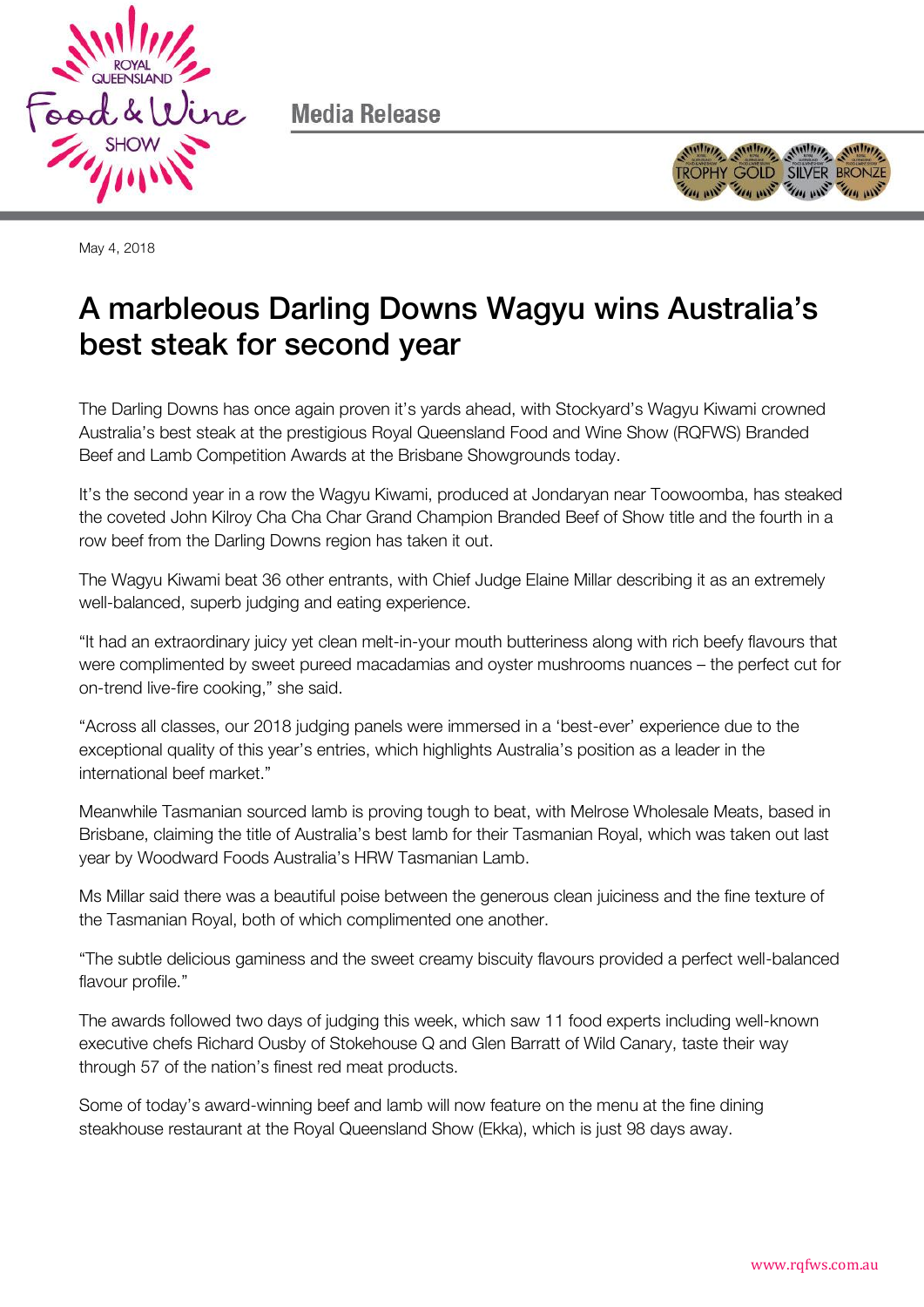

Media Release



### MAJOR AWARD WINNERS:

**THE JOHN KILROY CHA CHA CHAR GRAND CHAMPION BRANDED BEEF OF SHOW (Australia's best steak)** Stockyard Pty Ltd - Class 4 Cat. No. 26 - Stockyard Wagyu Kiwami

**SUPER BUTCHER CHAMPION MSA GRADED BRANDED BEEF OF SHOW** JBS Australia - Class 1 Cat. No. 9 - Riverina Angus

**SUPER BUTCHER CHAMPION BRANDED LAMB OF SHOW (Australia's best lamb)** Melrose Wholesale Meats - Class 6 Cat. No. 43 - Tasmanian Royal

### **BEEF AWARD WINNERS** BEEF AWARD WINNERS WINNERS

Gold: JBS Australia for its JBS Riverina Angus Silver: Stockyard Pty Ltd for its Stockyard Gold Bronze: NH Foods Australia for its Oakey Angus Reserve

Gold: JBS Australia for its Swift Premium Silver: NH Foods Australia for its Manning Valley Naturally Grass Fed Bronze: Greenham Tasmania for its Bass Strait Beef

Cold: Andrews Meat Industries for its Tajima Wagyu Silver: Stockyard Pty Ltd for its Stockyard Red Bronze: Mort & Co for its The Phoenix

Class 4 - Super Butcher Wagyu Class AUS-MEAT Marble Score 6+ Gold: Stockyard Pty Ltd for its Stockyard Wagyu Kiwami Silver: Mort & Co for its The Phoenix Bronze: Stockyard Pty Ltd for its Stockyard Black

Class 5 - Super Butcher Open Class Gold: JBS Australia for its Tender Valley Angus Silver: NH Foods Australia for its Australian Shorthorn Wingham Beef Exports Bronze: Woodward Foods Australia for its Woodward Foods - Natural Beef

### LAMB AWARD WINNERS

Class 6 - Meat & Livestock Australia Branded Lamb Class 20kg or Less Gold: Melrose Wholesale Meats for its Tasmanian Royal Silver: Country Fresh Nationwide for its Thomas Farms Bronze: Country Fresh Nationwide for its Supreme Lamb

Gold: Australian Wholesale Meats Qld for its Sovereign Lamb Silver: Woodward Foods Australia for its Woodward Foods - Australian lamb Bronze: Country Fresh Nationwide for its Supreme Lamb